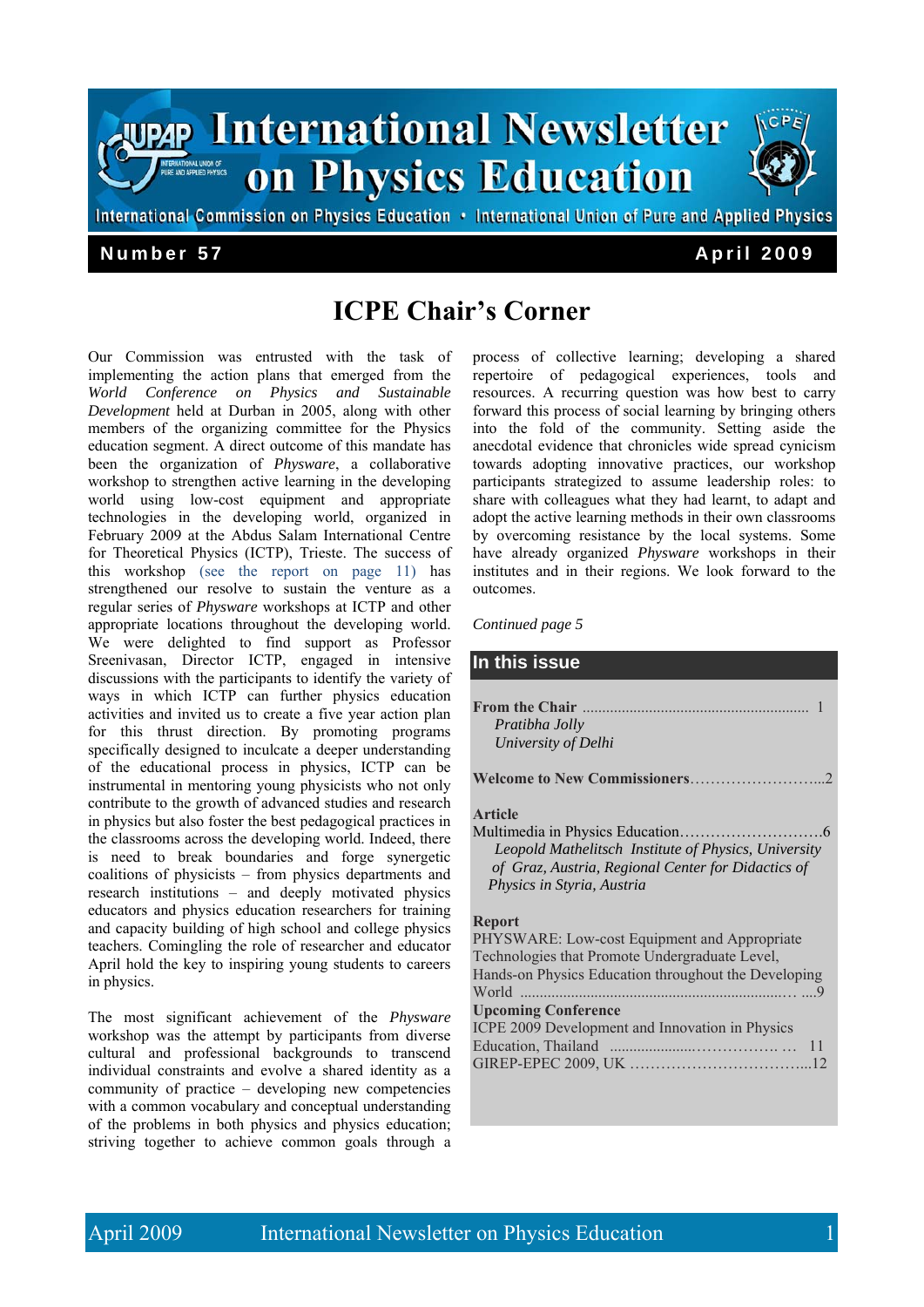*At the IUPAP General Assembly held at Tsukuba, Japan, October 14–17 October, nine new commissioners were elected to the ICPE. Their tenure is for three years I the first instance. We take this opportunity of welcoming them in the first year.* 

#### **Michael Vollmer**



Michael Vollmer is professor of physics at the University of Applied Sciences in Brandenburg Germany since 1994. He studied physics in Heidelberg, Germany, receiving a PhD (1986) and Habilitation (1991) in optical spectroscopy of metal clusters. Besides a year as post doc in Berkeley California he regularly spends some time abroad for teaching and research, e.g. in Thailand as well as at various institutions at universities and industry in the United States during sabbaticals. His scientific research interests mostly cover the fields of spectroscopy, atmospheric optics and infrared thermal imaging. In these fields he publishes regularly and has also written two books so far.

In physics education, he is strongly engaged in the field of in-service teacher training. He regularly organizes teacher training seminars at his university. He is also responsible for the organization of four to five official week-long teacher training seminars of the German Physical Society (DPG) in Bad Honnef, Germany per year. In addition he has also been giving teacher training courses in other countries like Switzerland and Namibia.

He was and is engaged in various activities of the German Physical Society (board member of section didactics of Physics, member of counsel of DPG, scientific counsel for the physics center in Bad Honnef, prize committee, etc) and he is on several advisory boards/editorial boards of journals in the field of physics education (Physics Education, European Journal of Physics, Physik in Unserer Zeit (German), phydid (German). He is also actively working as referee for a German grant program in this field.

When he is not working, he likes to spend time with his family, he also regularly enjoys ballroom dancing as well as volleyball.

#### **Zulma Gangoso**



My name is Zulma Gangoso, I am 61 years old and I was born in Córdoba, Argentina. I have two sons and one daughter (Marzio 35, Marco 28 and Nunzia 23). I have been married for 38 years with an italian man, who was born in Naples. Unfortunately he died in October, 2008.

I am a full time Professor at the Physics Department in Cordoba National University. I obtained my degree in physics with a study in cosmic radiation. I started teaching immediately. My first job was in a secondary school and this experience marked definitively my professional career.

After that I have taught physics at all levels of the educational system (elementary school, high school, teacher-training programs, undergraduate and posgraduate physics and physics education courses).

I´m doing research in Physics Education in the area of Problems Solving and Modelling. I have been advisor of major and doctoral thesis and the Director of several research projects on Physics Education in Argentina and co-director of other groups abroad.

I belong to and am an active participatant in the AFA (Argentina Physicists' Association) and the APFA. (Argentina Physics Teachers' Association). I have been a member of the Organizing Committee of the Argentine Physics Olympiad.

I am really honored to become a member of ICPE and I feel a great responsibility for this representation. I hope to be able to respond to the expectations that are generated by my work on the commission.

I have no doubt that Physics and Physics Education can change the life of many people, especially in countries with problems of development, like mine.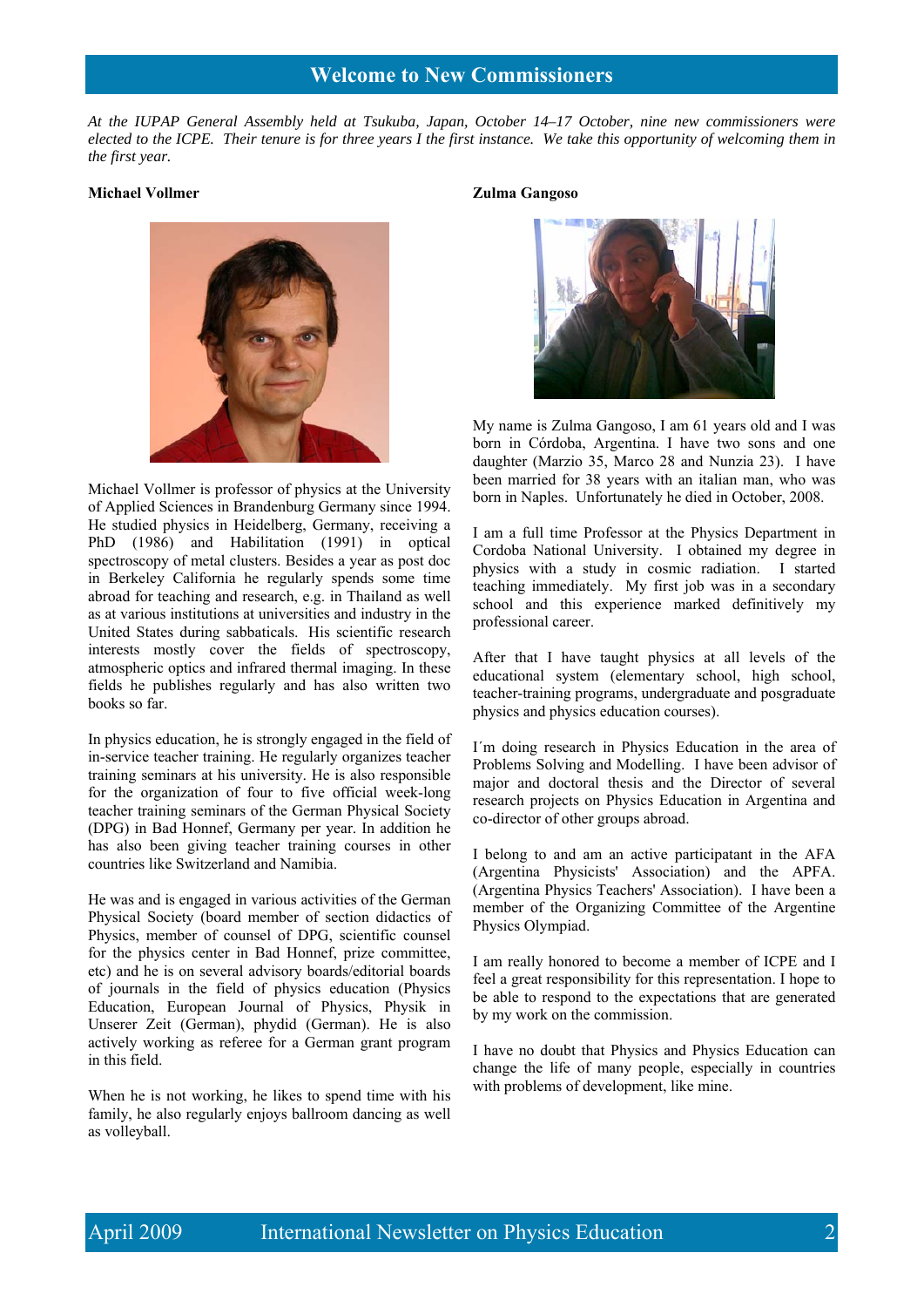## **Welcome to New Commissioners**

#### **Gizaw Mengistu Tsidu**

#### **Edward Kapuścik**



Gizaw Mengistu Tsidu was born in 1967, in Arsi, Ethiopía, and studied physics in his home country up to the level of M.Sc.. He obtained his Ph.D. in 2004 at the University of Karlsruhe, Germany. His research field of specialization is in atmospheric physics and remote sensing. He worked as a meteoroligist in Ethiopia and India early in his career, and was a postdoctoral fellow at the Institute for Meteorology and Climate Research and the University of Bremen in 2004–6. He is currently the chair of the Department of Physics at Addis Abbaba University.

He has taught to students at university level courses in (among others) statistical physics, laser spectroscopy and atmospheric dynamics and has supervised M.Sc. and Ph.D. students in fields such as atmospheric chemistry, regional climate modelling and coupling of atmospheric and oceanic circulations. He is currently Vice President of the Ethiopian Physical Society, and a member of the the Ethiopian Meteorological Society.

He is involved in evaluating and improving physics curriculums of his own university and others in Ethiopia; and he also works on keeping high school physics teachers up to date through newsletters and conferences of the Ethiopian Physical Society. He is also interested in improving high school physics textbooks and trying to solve the skill gap of undergraduate students during their first year in the university. He participates in outreach activities which create awareness of physics education by high school students and parents, and works to improve graduates' practical skills through improving undergraduate laboratories, arranging educational visits and on-job training for our prospective graduate to other institutions such as metrology laboratories, communication labs of telecommunication authorities, electricity cooperation labs and military workshops.



Edward Kapuścik was born in 1938 in a small town Racibórz, Poland. He got his Master of Science in physics in 1961 at the Jagiellonian University in Kraków. He got the PhD in physics in 1965 as well as the habilitation in 1975 at the same university. Since 1988 he is a Professor of Physics.

He started research in 1961 at the Institute of Nuclear Physics in Kraków and Joint Institute for Nuclear Research in Dubna, Russian Federation. His main subject is foundation of physics, quantum mechanics and quantum field theory, special and general relativity as well as teaching of physics. He wrote 120 scientific articles and one book. Since 1984 till 2006 he was the Head of PhD Studies at the Institute of Nuclear Physics in Kraków. During 1992 till 1998 he was a professor of physics at the Pedagogical University at Kraków and from 1998 till now he is the professor of physics at the University of Łódź where he heads the Chair of Modeling the Teaching Processes.

He is a member of the Polish Physical Society and the Editor in Chief of the journal "The Old and New Concepts of Physics (www.conceptsofphysics.net).

#### **Hideo Nitta**



Hideo Nitta is currently a professor in the Department of Physics at Tokyo Gakugei University. He gained his PhD in theoretical physics from Waseda University. He has had many papers and books published by Japanese and overseas publishers on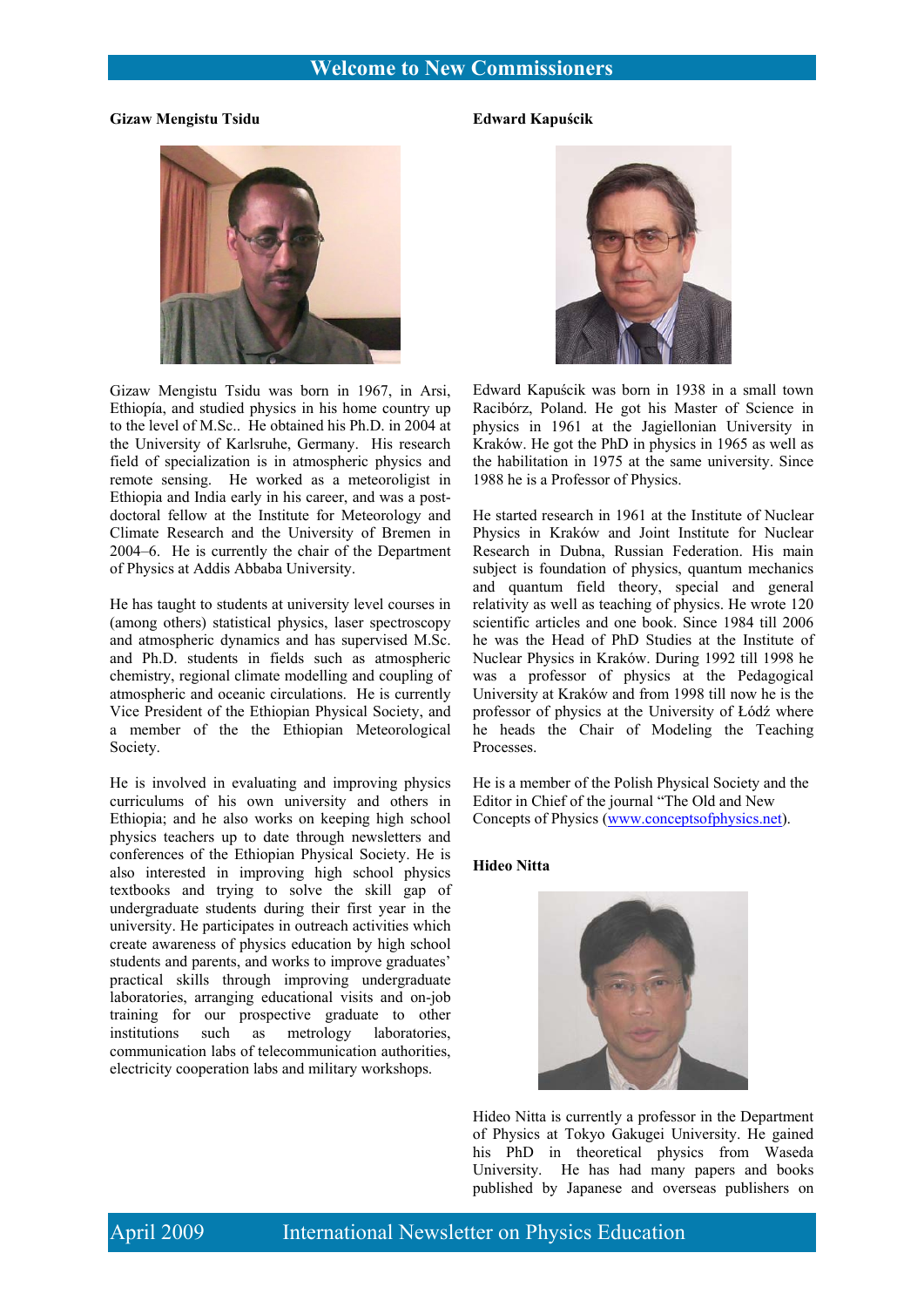many subjects including quantum dynamics, plasma physics and radiation physics

His interests in physics education have been focused on developing effective physics courses for preservice teachers. He is a member of the Committee on Physics Education of the Physical Society of Japan, and he is also on the board of directors of the Physics Education Society of Japan.

Among his other publications, he is an author of the highly innovative *Manga Guide to Physics,* which teaches physics in a student-friendly way, by joining real Japanese-style manga with serious and practical instruction. The book's story revolves around Megumi, a high school tennis star frustrated by physics class—and the physics of tennis. Luckily for her, she befriends Ryota, a geeky physics Olympian. After he's persuaded to help Megumi avoid failing physics, Ryota teaches her about Newton's laws of motion, vectors and scalars, and inertia, velocity, and acceleration. With extended explanations and examples to help learning, this informative and charming guide will have students up to speed on the physics of motion in no time.

#### **Nianle Wu**



Nianle Wu is professor both of the Department of Physics and the Center for Advanced Studies Tsinghua University in Beijing China. He graduated from EE department of Tisnghua University in 1970, and then studied physics in Graduate School, and graduated in 1975. His scientific research interests mostly cover the fields of lasers, nonlinear optics and photonics. In these fields he publishes regularly and supervises about 10 post-graduate students. He has received a National Science Award in 1978 because of his research achievements on laser physics. During the 1980s and 1990s, he visited the IFSW University Stuttgart and the Fraunhofer Institute for Laser Technology in Aachen Germany, as a guest scientist.

His teaching career began in 1980. He loves teaching very much, and has taught several fundamental physics courses for undergraduates and also some

professional optics courses for senior or graduate students. Since 1999, he has been the Director for Undergraduate Studies in Department of Physics, and currently he is the Vice Chair of the School of Science in charge of education. He greatest concern is how to increase students' interest in learning.

Since 2003, he has worked as the vice-chair of the Chinese Commission on Physics Education; He is responsible for the organization of conferences on physics education every year. Every time, more than 300–400 physics instructors, from all over the country, participate at these conferences. Some distinguished scientists are often invited to attend also. He enjoys acting as a bridge between scientists and educators.

#### **Leoš Dvořák**



Leoš Dvořák is associated professor of physics at the Faculty of Mathematics and Physics, Charles University in Prague/ Czech Republic and the deputy head of Department of Physics Education at that Faculty. He studied physics at the same Faculty, receiving his RNDr. (1976) and Ph.D. (1982) in theoretical physics, namely in general relativity. His Habilitation (1996), still in theoretical physics, included already parts oriented to physics education, particularly to use of computers in teaching and learning of theoretical physics. Since then his interests gradually changed to more general questions of physics education, teacher training, use of simple experiments in physics teaching and learning and also to informal physics education.

He has been engaged in pre-service training of physics teachers for more than 25 years giving lectures on subjects like classical and theoretical mechanics, classical electrodynamics, relativity, etc. but also seminars on physics teaching and learning and on modern trends in physics education. In recent years he has been strongly engaged also in in-service physics teacher training.

He is a member of a Board of Union of Czech Mathematicians and Physicists. He organized several years of the national conference "Fair of Inventions of Physics Teachers", was the head of Czech National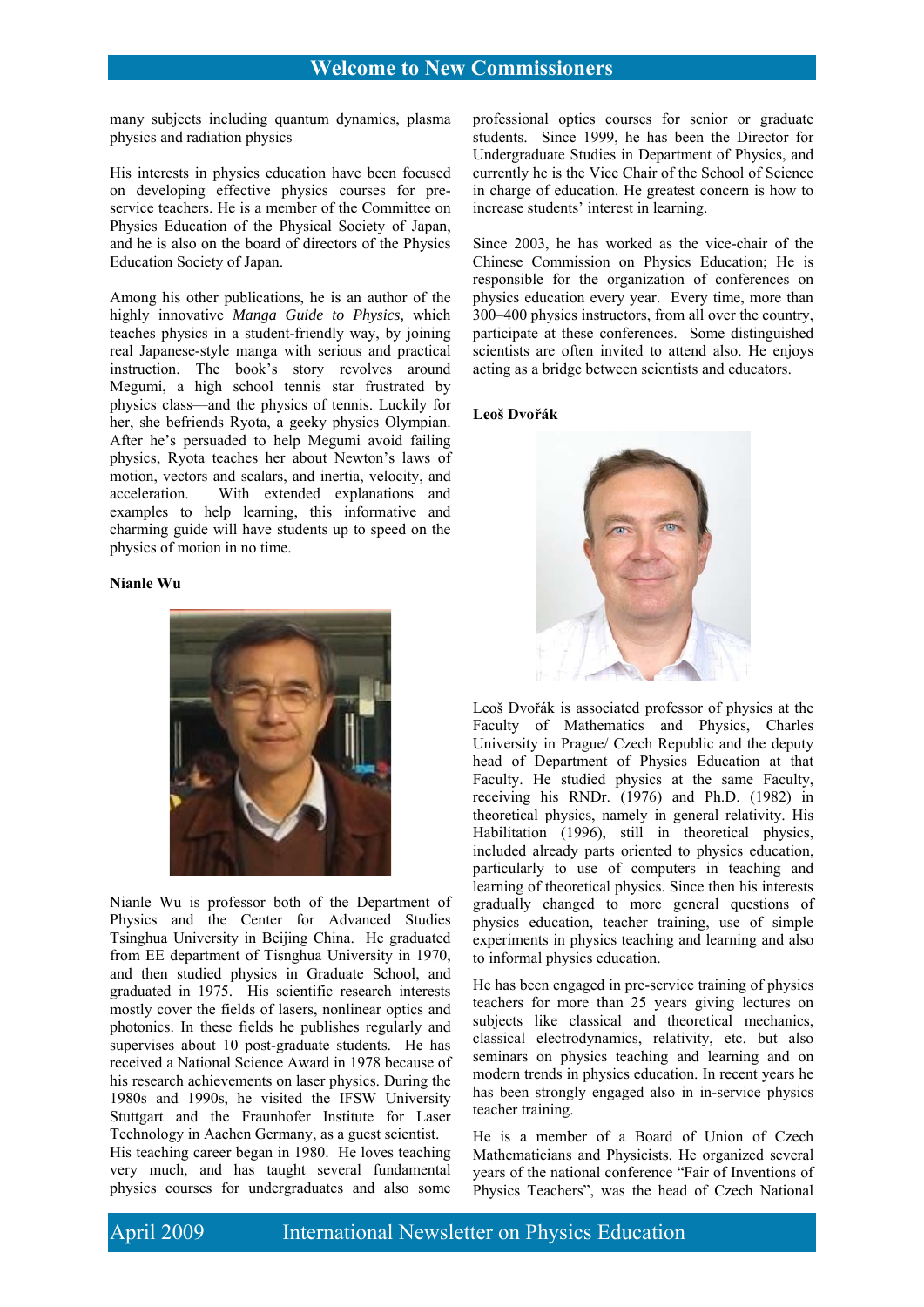Steering Committee of the European program "Physic on Stage" (in 2002-2003, then the vice-head of this committee) and participated at organization of other formal occasions.

He is also active (and, in fact, more happy) in less formal activities, e.g. "spring camps for future physics teachers" or informal project "Heureka" joining physics teachers and future physics teachers in Czech Republic but also some teachers in Slovakia and guests from other countries.

He cannot imagine life without books and music. And, of course, without good people around.

#### **Saalih Allie**



Saalih Allie is associate professor in physics and academic development at the University of Cape Town, South Africa. He studied physics at the University of Cape Town (UCT) where he obtained an M.Sc degree in 1984. He then spent two years in the ion-solid division of iThemba LABS, the South African cyclotron facility, where he worked on laser doping of semiconductors. He obtained his PhD at UCT in 1997 in the area of experimental nuclear physics where he investigated the process of neutronproton capture at intermediate incident neutron energies. His physics interests are centred around research that involves the detection of neutrons.

His teaching career started in 1986 when he was appointed to teach a special access course in physics at UCT for students from educationally disadvantaged backgrounds. This led to his appointment in1991 of Coordinator of the Science Academic Development Programme. His main responsibility in this role has been to oversee redress and equity initiatives aimed at increasing successful participation of students that are deemed to have the potential to succeed but who would not be admitted on the basis of their high school results. His work is carried out at several levels ranging from designing new approaches to the first year physics curriculum to make it more accessible to the students in question, as well putting together flexible degree structures such as extended degree programmes that allow for differential pace.

These activities led naturally to carrying out research in the area of physics education where his interests include laboratory work, conceptual understanding, and language issues in physics. He has published several papers with colleagues on topics that include laboratory report writing in physics and student understanding of experimental measurement. The broad theme that underlies his present research is the way that context, at a fine grained level, influences student understanding.

Between 2004 and 2006 he was a visiting associate professor with the Physics Education Group at the University of Maryland and in 2000 he was a Mandela Fellow at Harvard University. During his free time he likes to enjoy the abundant natural beauty of Cape Town including both mountain and beach walks.

#### **Alexandru Jipa**

We also extend a welcome to Profesor **Alexandru**  Jipa, from the Faculty of Physics, University of Bucharest, Romania.

\_\_\_\_\_\_\_\_\_\_\_\_\_\_\_\_\_\_\_\_\_\_\_\_\_\_\_\_\_\_\_\_\_\_\_\_\_\_\_\_\_\_\_

#### **ICPE Chair's Corner** (*continued from page 1*)

This brings up the other related question of how best to bring into the mainstream innovations in physics education. What is the process by which a successful pedagogical innovation can be transferred from the precincts of the developer's laboratory or institution to a wider international group? These questions defy easy answers. But important clues are provided by demographical mapping of innovative curriculums adopted the world over.

It is important that intensive capacity building workshops such as *Physware* that aim to train-thetrainer and create regional leaders should not remain just a spike in the career graph of the participants. Mainstreaming of innovation requires a critical number of teachers to affect change in the system. This is possible only by sustaining the capacity building efforts of regional leaders through international support as they span local and global divides.

Pratisha Tolly

*Pratibha Jolly*  ICPE Chair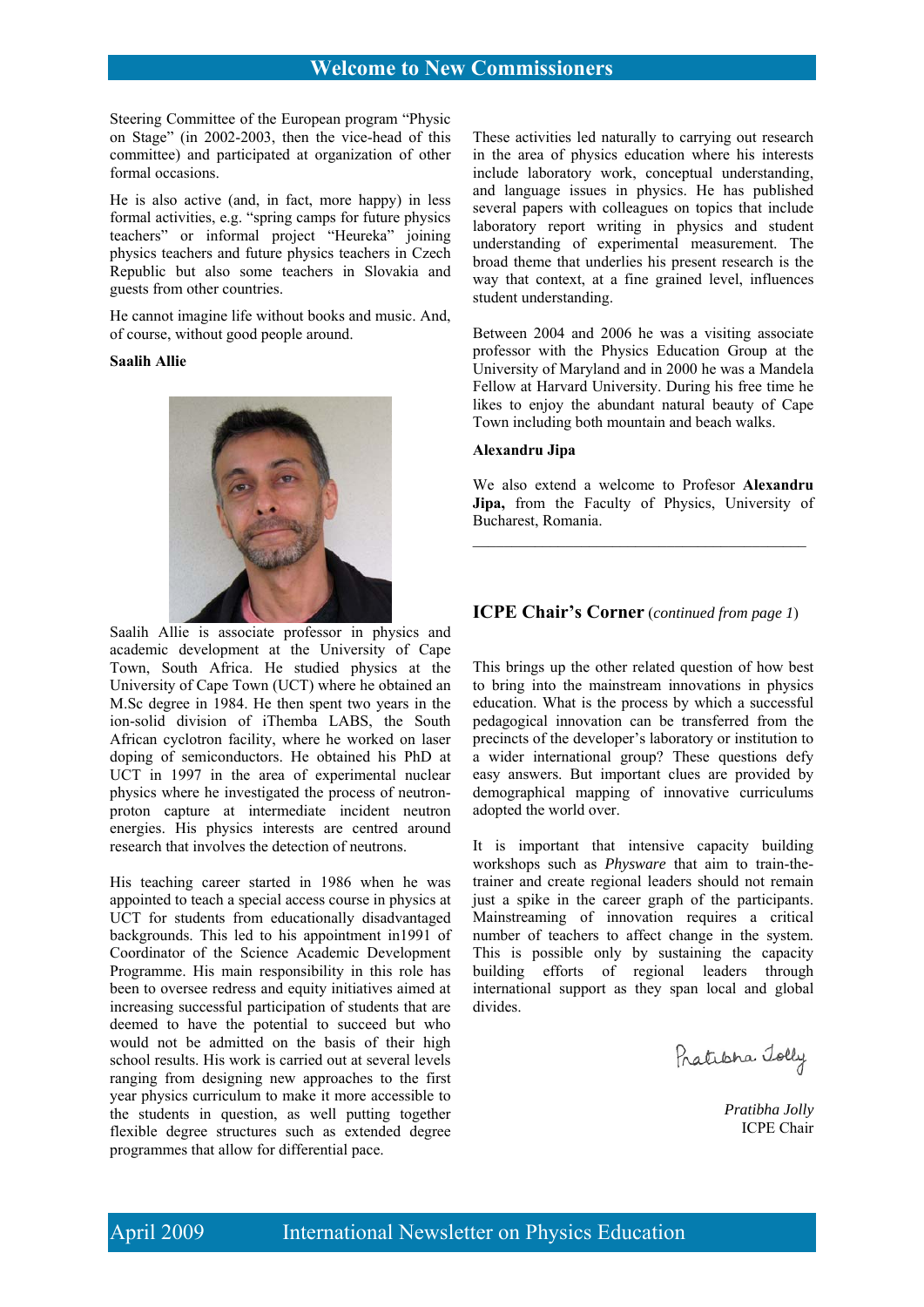## **Multimedia in Physics Education**

*Leopold Mathelitsch <leopold.mathelitsch@uni-graz.at> Institute of Physics, University of Graz, Austria Regional Center for Didactics of Physics in Styria, Austria* 

Seven years ago the International Newsletter on Physics Education was dedicated to "Computer and Information Technology in Physics Education", on the occasion of an international conference with the same title held in Manila, Philippines [1]. Within these past seven years, computer technology has doubled three to four times the capacities of its components, as predicted by Moore´s law. This development was utilized immediately by physics research; but was the influence on physics teaching equally strong? On the one hand, it is known that educational regimes are very resistant to innovations and change; while on the other hand, new or improved technological products allow for and trigger new ideas and methods, and can also contribute to advances in teaching and learning physics.

A first glance could give the impression that the second view is the more realistic one, since the use of multimedia in physics teaching has grown

enormously. For example, the number of computer simulations of physical processes, offered as freeware on the market, is incredibly large —Google gives more than 300 000 entries just for the keywords "simulation+pendulum"! But how, and to what extent, have physics teachers used this offer? And more importantly, has the use of multimedia changed their teaching style, at high school or university?

It is impossible in such a short article to give a comprehensive overview or to answer the questions raised above with evidence from empirical investigations. Therefore I will restrict myself to some examples which can serve as spotlights on different aspects of multimedia. This view is grounded on my work with MPTL (Multimedia in Physics Teaching and Learning), a consortium established within the European Physical Society [2]. Also I will concentrate mainly on software which is freely available.



*Fig.1: Two models of a virtual camera (from Ref. [9]). The user can shoot photos with the virtual camera and gets the corresponding photo, but he/she can also switch to a light-trace model of the camera. Variations of aperture and exposure time can be followed by the resulting photo and by the corresponding light beam.*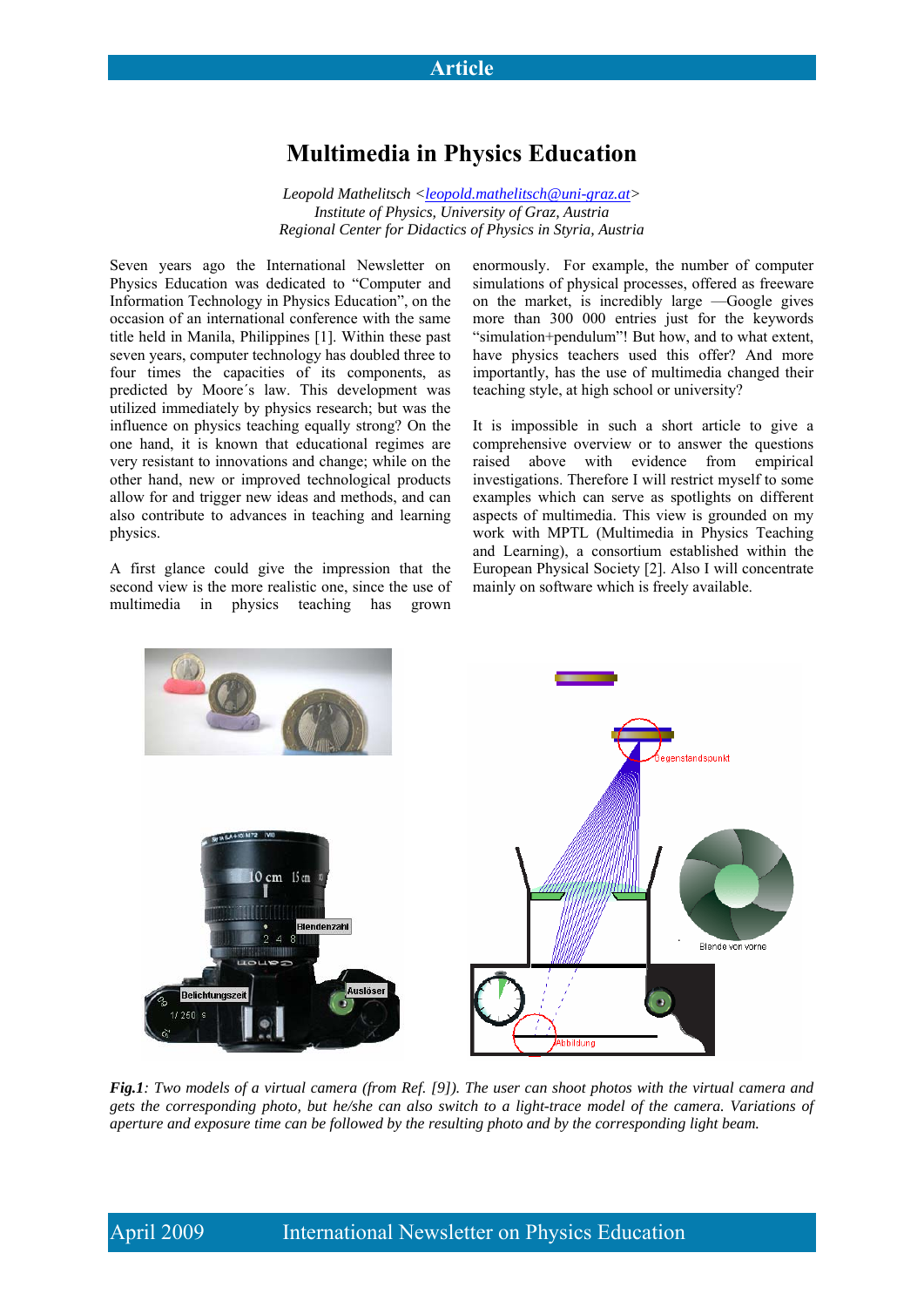#### **Simulations**

The huge number of simulations which are available shows that many physicists (i) like to write their own programs, and (ii) think that their program might also be useful for others. Consequently there are many simulations on the same topic, exhibiting similar content. It will be addressed later in this article how difficult and time-consuming it is for an individual user to find excellent examples from mediocre ones. Things improved when collections of simulations were published. For example, pioneering work was done by F.-K. Hwang [3]. But in many cases this task has been attacked by groups of physicists or even universities, very often supported by national grants. Some examples from the United States are: MUPPET/CUPLE/CUPS [4], CPU [5], or PhET [6].

The use of simulations in physics teaching at every level has been facilitated enormously by the advent of small flexible Java applets. In the area of physics these small programs and simulations were given their particular name "Physlets"— the driving force having been supplied by W. Christian and his group [7]. We have seen that physicists like to create their own programs, but writing a program can also be of educational value for students. In both cases, the center of attention should be on the physics, and the programming of graphical displays or interactive elements is an unwanted burden. In order to help non-experts to create simulations in Java, F.Esquembre has produced an authoring tool, Easy Java Simulations (EJS) [8]. With EJS the user can concentrate on writing and refining the algorithms of the underlying physical model and does not have to spend tedious time on advanced programming techniques.

Any simulation of physical processes is based on an underlying model. Modeling in physics has a long tradition, in research as well as in education. But while models are useful tools for experts, beginners often have difficulty seeing the limits of models as well as their virtues. A simulation can therefore be of help in making the student aware of the attributes of a model. This can be accomplished, for example, by offering different models for the same context. One example is shown in figure 1.

#### **Experiments**

Multimedia tools have become indispensable in laboratory experiments, at universities as well as high schools. They support data acquisition from a range of sensors, and specialized software analyses the data and visualizes the results. Therefore experiments, which a few years ago could only be performed in well-equipped laboratories, are now standard in introductory labs. One example is in acoustics: A PC is sufficient to carry out real-time analysis of such complex sounds as the human voice. The appropriate software is freely available and consumer friendly, so that even high school students can work with it [10].

Either at schools or in university labs, experiments are usually done just once. But often it would be useful to repeat them in order to vary parameters, either as an exercise or to prepare for an exam. Beyond that, some experiments will never be part of a student lab, because they are too dangerous, too large or too expensive. Interactive Screen Experiments (ISE) are an attempt to overcome this situation [11]. Videos are prepared from experiments with special settings of parameters, collected in a data base. The user can choose among these settings and observe the corresponding experiment and its outcome.

An increase in sophistication is achieved by the so-called Remotely Controlled Labs (RCL). An experiment is set up in a laboratory. A user, who sits on his/her PC far away from the location of the experiment, can adjust the initial parameters of the experiment and can start it running. A video is taken of the experiment and the user gets immediately feedback by observing this video as well as getting the resulting data transferred on the PC. I want to give an example of an experiment which is neither dangerous nor large or expensive, but shows another facet of multimedia, namely global networking. H-J. Jodl and his group in Kaiserslautern managed to set oscillating several very accurate pendulums, in Aden, Naples, Kaiserslautern, Hermannsburg, and Riga [12]. By comparing their time-keeping behaviours, one can study the dependence of the gravitational acceleration on the geographical position.



*Fig.2: World pendulum. The same remotely controlled laboratory has been set up in different locations [12].*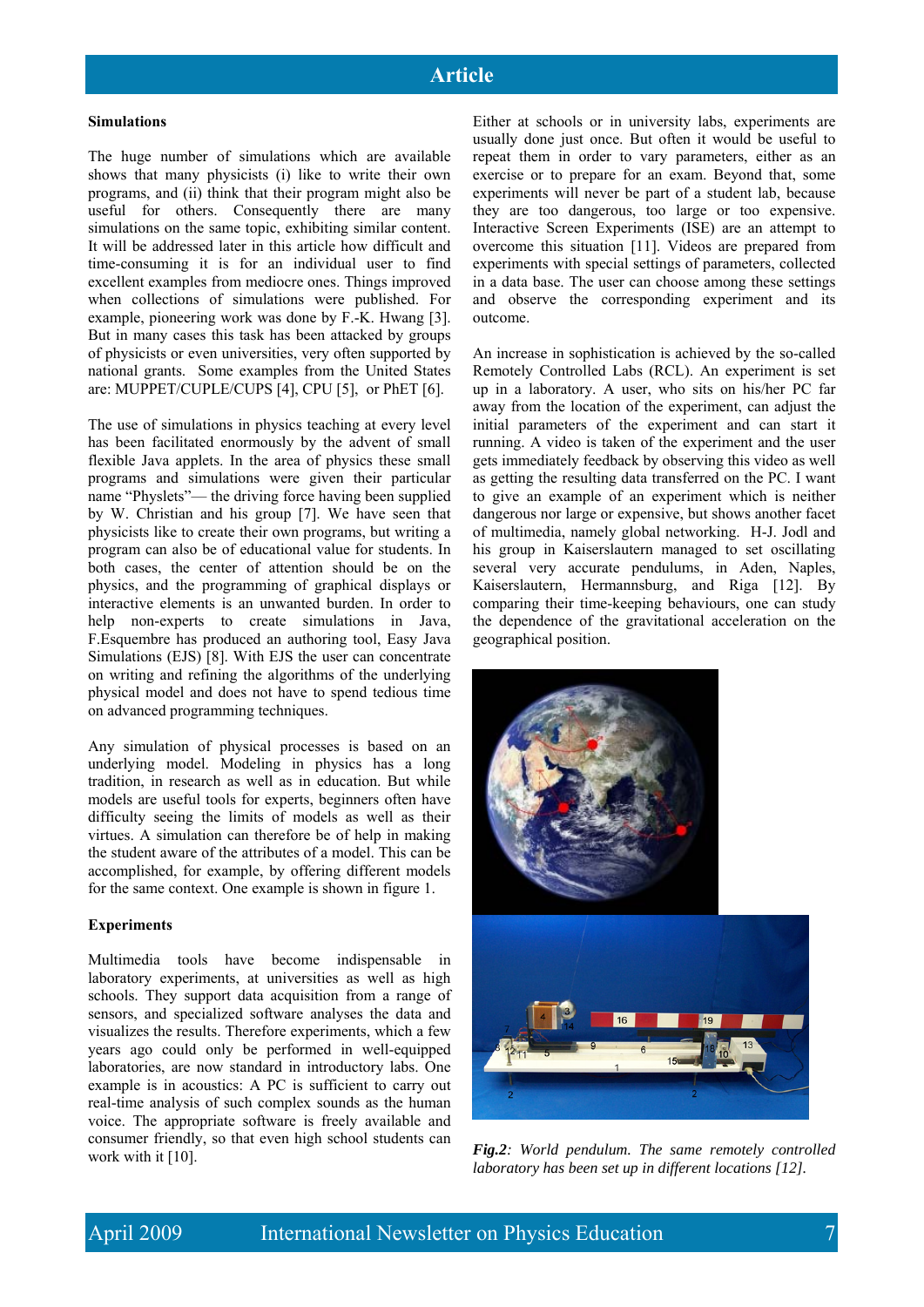One could object to ISEs and RCLs that the hands-on part of experiments is missing completely. On the other hand, once a modern experiment is set up, the controlling and data taking is very similar to a RCL.

#### **Evaluation**

As stated above, a huge amount of multimedia material is available on the (free) market. One cannot expect an individual user to find the time and effort to effectively search and evaluate these resources. Therefore a combined and systematic approach is needed. Available material has to be collected, criteria for evaluation has to be established, the material has to undergo an assessment according to these criteria, and qualified material has to be recommended and disseminated.

This task has been accomplished in the past years by a joint effort of two groups. Within the European Physics Education Network, a group called "Multimedia in Physics Teaching and Learning" (MPTL) was formed about 15 years ago [2]. In annual workshops this group has encouraged the production, presentation and dissemination of multimedia products. The "Multimedia Educational Resource for Learning and On-line Teaching" (MERLOT) is a consortium of American and Canadian universities whose goal is to improve the effectiveness of teaching and learning by increasing the quantity and quality of peer reviewed online learning materials [13].

The teams, MPTL and MERLOT, have established different sets of criteria for the evaluation of software products. Overall categories are: Motivation, Content and Method (MPTL) and Quality of Content, Potential Effectiveness for Teaching and Learning, and Ease of Use (MERLOT). Each category is defined by 4 to 5 questions which are scored on a 1– 5 scale. Because of the large number of items available, MPTL and MERLOT have decided to co-operate in a two-step evaluation process. Each group performs a preliminary review of the products from their lists in order to select items suitable for full evaluation. The results of the preliminary evaluation by the two groups are combined into a single list of materials selected for the final evaluations. This combined list is broken into sub-topics, similar to what is found in standard textbooks. Each of these items is reviewed by one member of each team, MPTL as well as MERLOT. These reviews are performed independently to provide a test of the consistency and repeatability of review results.

Despite the different lists of criteria, there was very good agreement between the results of the two review processes. If there were discrepancies, they were only slight ones about the ranking, whether a product was considered as excellent or "only" as very good. Results of the evaluation process have been published regularly as Recommendations of Software Products on the various fields of physics [14]. Several general features showed up being more or less independent of the respective topic of physics:

- Most of the sites can be assessed technically without problems.
- Many sites collect material from other sources.
- $\bullet$  80 90 % of the material is about standard tasks. These standard examples can be found multiple times.
- Most of the material is of mediocre quality; there are few very bad sites, but there are not too many really good ones either.
- Many sites are devoted to one, short and typical physical problem; only a few consist of a larger collection of material.
- Only about half of the simulations contain information about the physical background.
- Suggestions on how to implement the material in teaching/learning are very rare.
- Didactic reflections are missing for almost all products.

#### **Conclusions**

The quality of multimedia material to support physics teaching has improved substantially in the past years, both with respect to the layout and content. In some cases extensive field testing was performed before releasing new programs. Evaluations and recommendations by independent groups facilitate the search and choice of a desired product. A weak point is still the connection to pedagogical and didactical issues. Much more work has to be devoted to investigate the interaction of students with specific multimedia tools, in particular what elements promote a better understanding of the students.

I hope that this article could help to convince some of our skeptical colleagues that the implementation of one or the other multimedia product in their teaching will be of benefit, for them as well as for their students.

#### **References:**

- [1] http://web.phys.ksu.edu/icpe/Newsletters/news.htm
- [2] http://www.mptl.eu/
- [3] http://www.phys.hawaii.edu/~teb/java/ntnujava/index.html
- [4]http://www.physics.umd.edu/ripe/muppet/muppet.html;
- http://www.ciue.rpi.edu/\_assets/pdfs/TheCUPLEPhysicsStudio. pdf;
- http://www.wiley.com/college/math/phys/cg/sales/CUPS.html
- [5] http://cpuproject.sdsu.edu/default.html
- [6] http://phet.colorado.edu/index.php
- [7] http://webphysics.davidson.edu/Applets/Applets.html
- [8] http://www.um.es/fem/Ejs/
- [9]

http://www.phydid.de/index.php?journal=phydid&page=article &op=view&path[]=34&path[]=34

[10]http://audacity.sourceforge.net/about/;

- http://www.nch.com.au/wavepad/masters.html;
- http://www.visualizationsoftware.com/gram.html

- [12] http://rcl.physik.uni-kl.de/
- [13] http://www.merlot.org/merlot/index.htm
- [14] http://www.mptl.eu/reports.htm

<sup>[11]</sup> http://www.berlinnairobi.org/ises/ises.pdf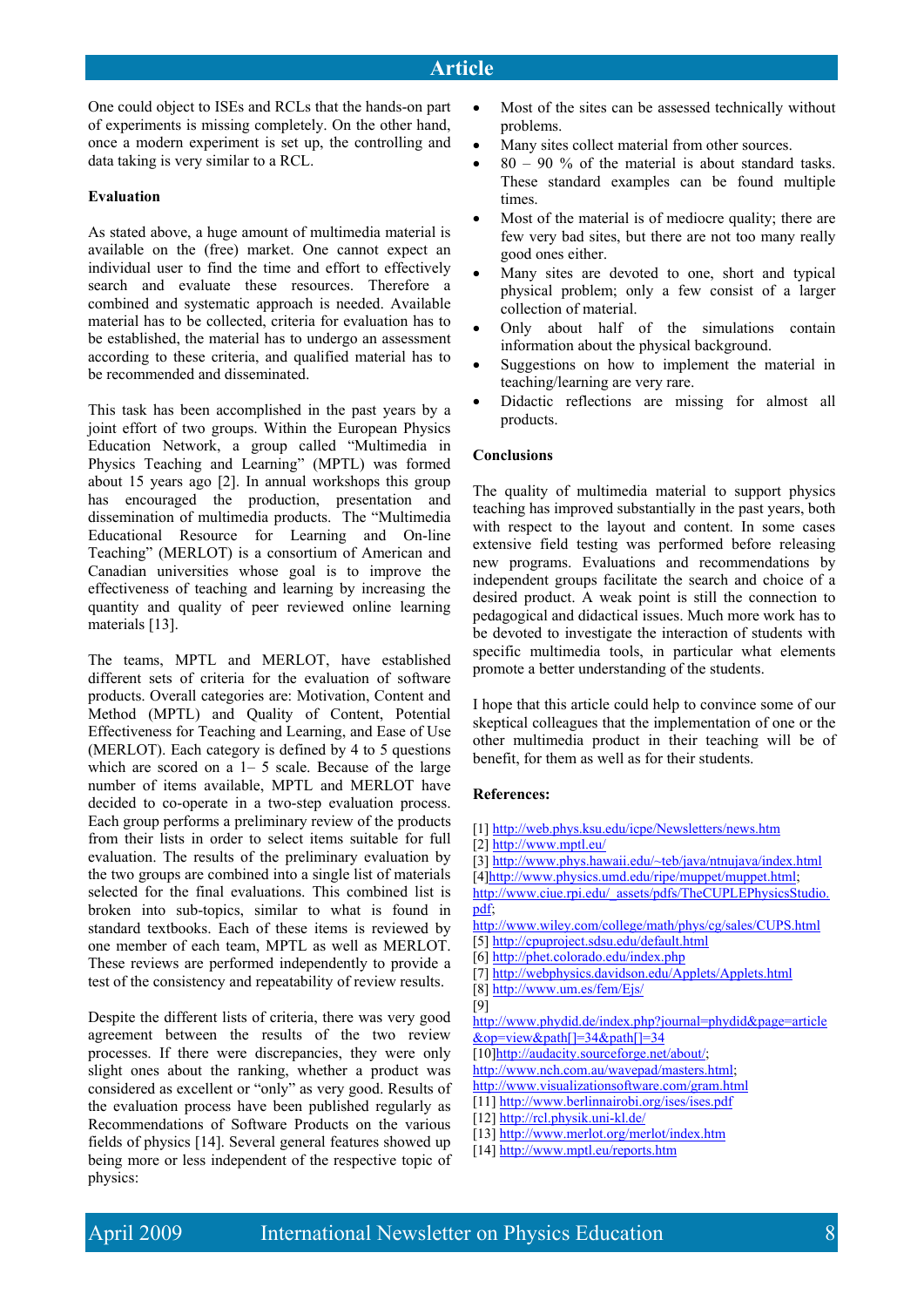## **PHYSWARE: Low-cost Equipment and Appropriate Technologies that Promote Undergraduate Level, Hands-on Physics Education throughout the Developing World**

### **Report of a workshop held on 16– 27 February 2009, ICTP, Trieste**

*Directors: Pratibha Jolly (University of Delhi, India), Priscilla Laws (Dickinson College, US), Elena Sassi (University of Naples, "Federico II", Italy), Dean Zollman (Kansas State University, US); Local Organizer: Joe Niemela (ICTP)* 



**Background:** PHYSWARE is an initiative designed to enhance the quality of physics education at the tertiary level, especially in the developing world, and was conceptualized as a series of workshops. It is a direct outcome of recommendations from the physics education task force of the World Conference on Physics and Sustainable Development (WCPSD) co-sponsored in 2005 by ICTP, the International Union of Pure and Applied Physics (IUPAP), UNESCO and the South African Institute of Physics. The action plans, endorsed by all sponsors, emanate from the urgent need to strengthen physics education at all levels in all countries. These mandate development of model workshops and resource materials for physics teachers and teacher trainers that exemplify how active learning methods can be adapted to meet the needs of students in developing countries and further, mechanisms for electronic sharing of high quality physics education resources by establishing a website.

**Objective:** Within this framework, the first Physware workshop was held at ICTP from 16 to 27 February 2009. It brought together a talented group of physics educators to collaboratively explore active learning materials at the undergraduate level using affordable hands-on equipment that can be locally adapted by teachers and their students throughout the developing world. Physware also aimed at providing an exposure to appropriate technologies and computer-based tools for enhancing conceptual understanding. For obvious reasons, teaching of Newtonian Mechanics was chosen as the theme for the first workshop.

Another important aim was to provide a forum to the teacher-leaders to share experiences and exchange ideas about dissemination of active learning methods as they are expected to become leaders of similar efforts in their local regions.

**Participants:** In addition to the ICTP publicity network, a concerted attempt was made by the directors to outreach physics education communities by distributing the workshop poster at several physics education events across the world, posting it on pertinent websites and newsletters such as that of the ICPE. More than 200 applications from 48 countries were received, and 32 participants were selected from 27 countries in Africa, Asia, Latin America and Europe. The Physware participants represent a multicultural but eclectic group of talented and innovative physics teachers, teacher-trainers and administrators with demonstrated potential for assuming leadership role in dissemination activities organization of similar workshops.

**Introductory Posters:** Early in the workshop, the participants participate in evening poster sessions where they presented some of the innovative work done by them or some aspect of physics education in their institution or country. This served the dual purpose of breaking the ice and identification of areas of interest and work. The presentations also served to identify the large common denominator of problems faced by all countries.

**Sessions:** The two week workshop (10 working days) was structured to have four blocks of one hour forty five minutes on each day. Additionally, seven days included a two hour post dinner block to accommodate poster sessions and discussions. The participants were exposed to research based concept tests, diagnostic tools and learning cycles that promote active engagement. The first week activities, focused on laboratory work and class activities using no-cost and locally available materials, saw development of several innovative measurement setups and procedures. For instance, pendulums of different lengths were used as clocks to measure time in arbitrary units and a mahogany flower pendulum was used to study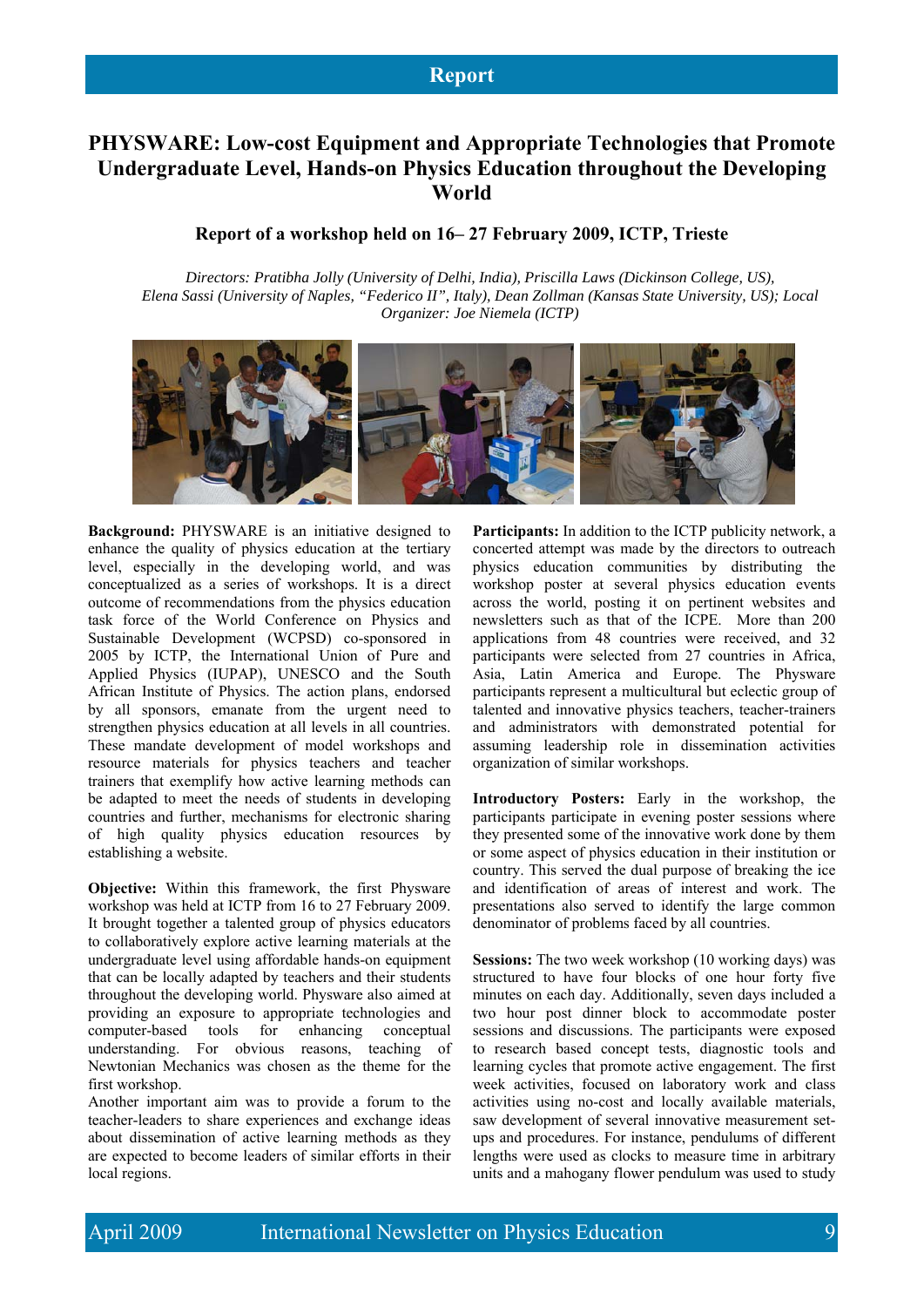## **Report**

damping. Later the ubiquitous cell phone provided a convenient mechanism for accurate measurement of time.

In the second week, the participants were exposed to computer-based measurement using motion sensors, force sensor and photogates. Powerful video capture and data analysis tools were used to analyze video clips of interesting motions such as that of a thrown basketball. One session was also devoted to how simulations can be integrated into a learning cycle to enhance conceptual learning.

Additionally, two technical sessions were organized to introduce participants to a virtual instrumentation project ongoing at the ICTP M-Lab, and to the construction of communication networks using low-cost wireless technologies, which generated a great deal of interest. In another session, participants evaluated features of lowcost computers, including the much in news "\$100" computer from MIT.

**Projects:** The touchstone of Physware was collaborative work on projects. In the first week, participants worked with low-cost material to explore their use in active learning of topics of core importance in mechanics and presented the work through posters. In the second week, projects judiciously used appropriate computer-based technological tools. These included use of motion and force sensors, photogates; video data and graphical analysis software; and free/open source software. As many as fourteen projects were carried out in a span of a day. All the groups made a power point presentation. For example, one project evaluated effectiveness of the use of video capture and timing devices, to measure the time of free fall. Two of the projects entailed creation of proposals for workshops and a course in physics education for teachers. We hope some of this work can be refined for publication.

**Special Discussions:** A two hour evening session was devoted to discussing under-representation of women in physics. Participants shared informal statistics, country reports, personal experiences and fruitful interventions. Proceedings and resolutions emanating from the three IUPAP sponsored International Conferences on Women in Physics held at Paris 2002, Rio de Janeiro 205 and Seoul 2008, were shared. As a natural extension, issues of multicultural and multiethnic classrooms were also discussed.

Participants also had discussions with the Associate Director and Director of ICTP, to apprise them on the problems of physics education in developing countries and the need for ICTP to initiate programs in the area. The group also deliberated separately to provide inputs to an action plan for consolidating Physware as a series of global and regional workshops.

**Towards a community of practice:** A highlight of the workshop was the creation of a Physware Discussion Group and a Blog —in addition to the Physware Workshop site at the ICTP portal and the Wiki created by

the directors. Participants were quick on the uptake and used the sites for exchange of information, resources and discussion on several threads. One participant volunteered to be the webmaster and led the participants through a special tutorial on how best to use a blog.

Another session was devoted to discussing the establishment of community of practice to further learning and collaboration through the sharing of resources, experiences and best practices through structured communication. It was decided to request ICTP to facilitate use of a web-based system that would enable the formation of a Physware community to continue the collaboration forged at the workshop while working in their respective countries. This is essential if the group is to produce concrete outcomes that can be shared globally and impact regional practice of physics education in the long term.

**Feedback and Evaluation:** A measure of the success of this workshop is the immense enthusiasm and diligence with which the participants worked until late at night — 10 pm on most evenings, Feedback of the participants on formal evaluation forms has been extremely positive on all counts.

**Future Plans:** Physware has successfully established a primary network of outstanding physics teachers who are familiar with best practices in physics education. They are enthusiastic about sharing their knowledge of active learning using low-cost materials and emerging technologies. They are anxious to find solutions to regional and local physics education problems. We are pleased that ICTP has agreed to maintain a website to facilitate formation of a Physware Community of Practice to strengthen local and regional outreach of participants.

Most participants plan to take a lead role in their regions and develop further the collaboration established with other Physware participants at a global level. There is an overwhelming consensus that ICTP should organize a series of Physware workshops on other introductory physics topics and also facilitate the organization of regional Physware workshops in developing countries. To move forward on these recommendations, the Physware directors plan to submit a five year action plan to ICTP for additional workshops, promotion of regional collaborations and development of the related Community of Practice.

**Acknowledgments:** We thank John Wiley & Sons, Inc., Prentice Hall, ICTP, ICPE and Indian Academy of Science for gift of books to the participants; Vernier International for gift of Logger Pro and some hardware; COACH AMSTEL for loan of equipment and gift of software; Physics Education Group at University of Udine for loan of equipment. We acknowledge the support provided by ICTP, IUPAP, UNESCO and the US National Science Foundation. We also thank Ms. Stanka Tanaskovic for the excellent logistic and administrative support.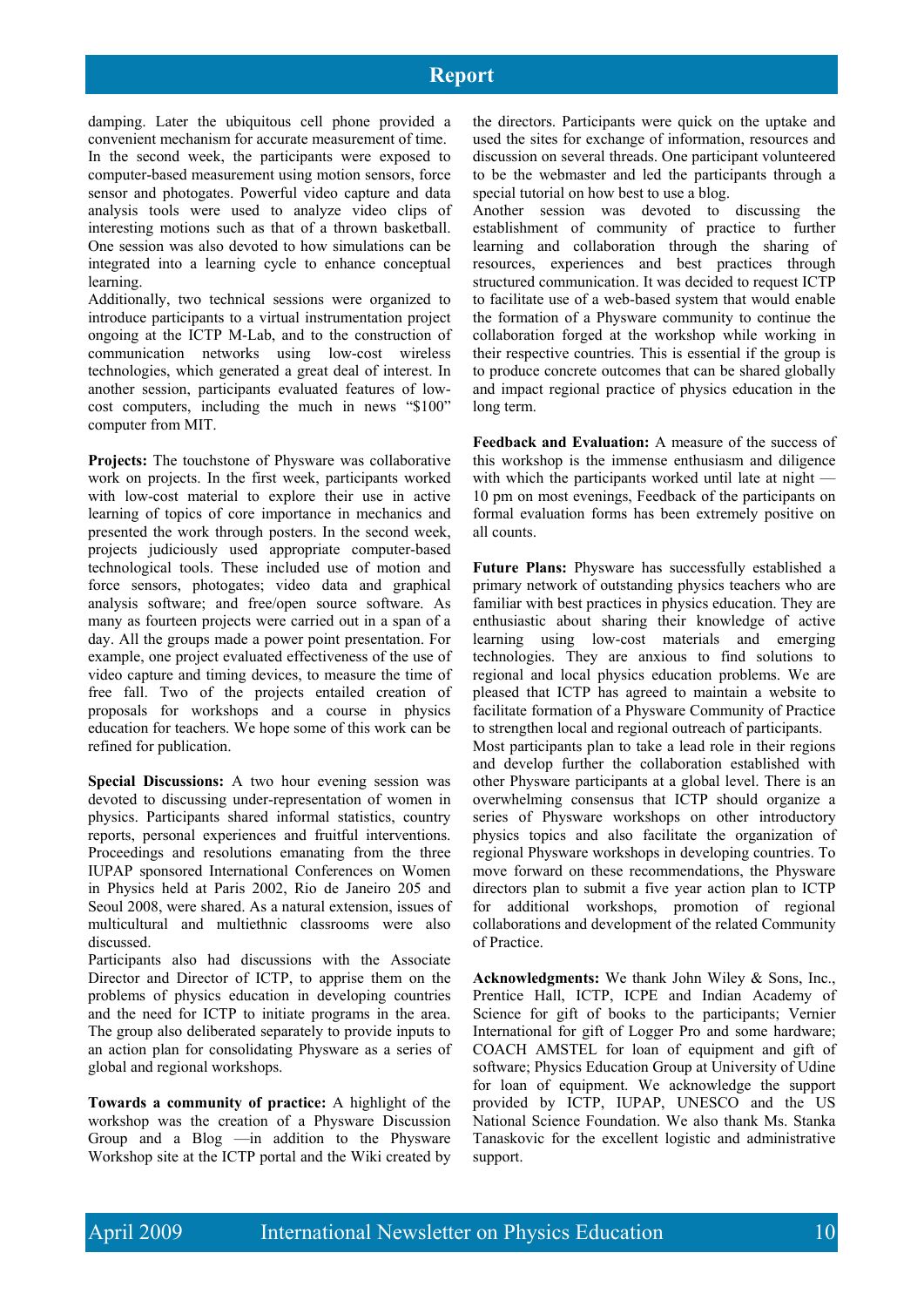## **Upcoming Conferences**



The conference will cover the entire scope of Physics Education and related fields. Prospective authors are invited to submit original papers on their latest work. We also invite proposals for Workshops and Topical Forums.

ICPE 2009 "Development and Innovation in Physics Education" sub-themes are:

#### **A. Bringing physics education into the 21st century**

- A1 Setting the agenda for physics education reform A2 Physics curriculum design, development, and
- implementation
- A3 Bridging the gap in physics education between schools, universities and workplaces
- A4 Enhancing public awareness on the role of physics

#### **B. Engaging physics education to the real world**

- B1 Exploring physics education within local and cultural contexts
- B2 Making physics education more inclusive for women and other under-represented groups
- B3 Teacher training and support for physics education initiatives
- B4 Enhancing community outreach
- **C. Developing new and effective learning approaches for physics education**
- C1 Economically sustainable and appropriate technologies for physics education in developing countries
- C2 Current findings in physics education research
- C3 Linking physics teaching-learning practices to physics education research
- C4 Role of ICT and other new technologies in physics teaching-learning
- **D. Preparing physics education to provide solutions to global challenges**
- D1 Role of physics-related organizations and networks in promoting innovations in physics education globally
- D<sub>2</sub>. Role of physics education in providing solutions for probable global challenges
- D3 Renewing physics education by incorporating ideas from current and future emerging technologies
- D4 Physics in multidisciplinary contexts

**The city of Bangkok** where the conference will be held has been named "World's Best City, 2008" by *Travel and Leisure* magazine. It also recently won the "2007 Best City in Asia for the seventh year in a row in the *Conde Nast Traveler Readers' Choice* awards.



For any questions regarding the conference, please contact the conference secretary

Dr. Boonchoat Paosawatyanyong Department of Physics, Faculty of Sciences Chulalongkorn University Bangkok 10330 THAILAND paosawat@sc.chula.ac.th

or visit our web site **http://www.icpe2009.net** 

Please note the following important dates:

**19 June 2009 — Final call for abstract submission 10 July 2009 — Presenters notified 17 July 2009 — Last day for early registration 17 September 2009 — Final program and schedule 18–24 October 2009 — Conference period**